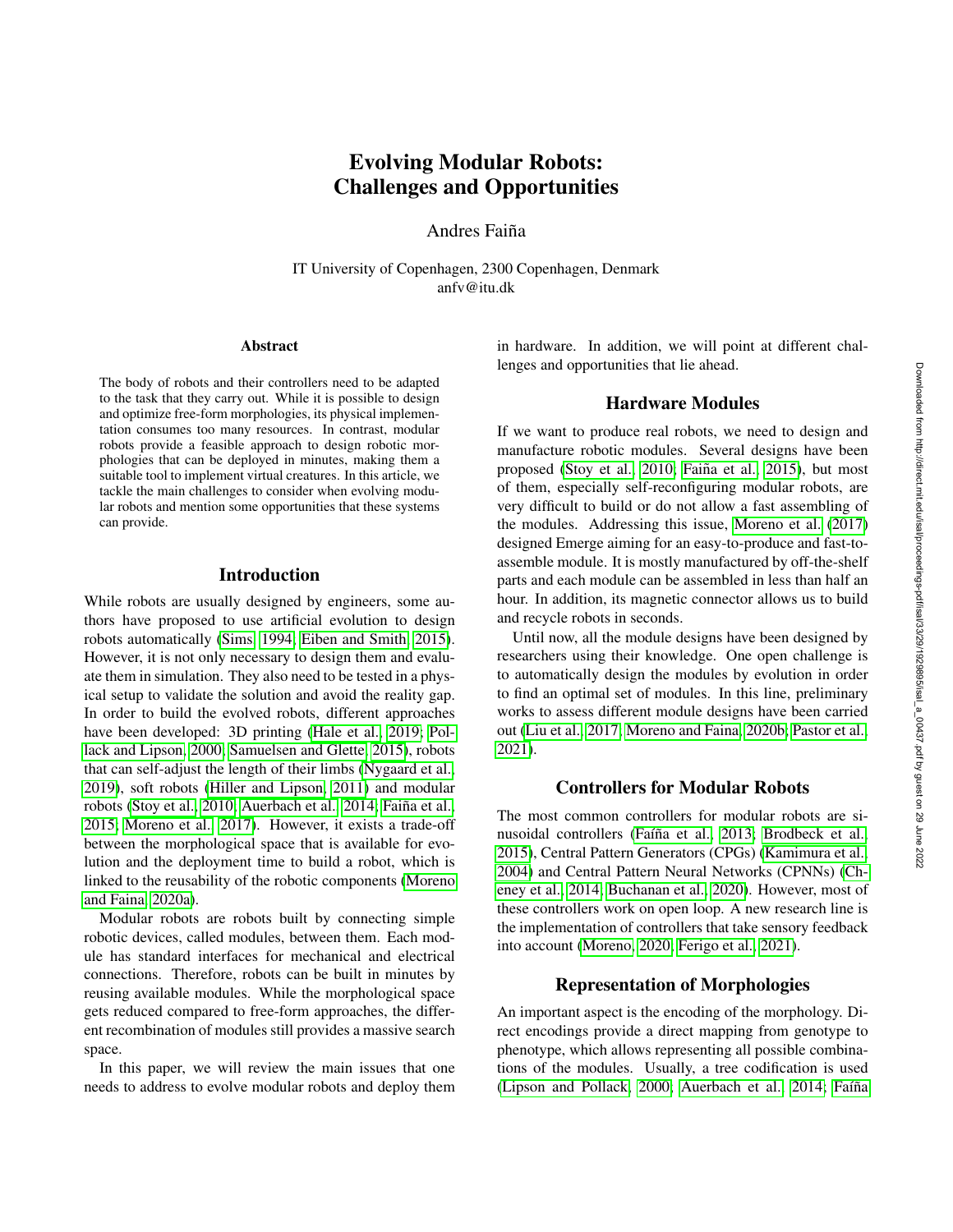[et al., 2013\)](#page-2-9). In contrast, generative encodings reuse genotype material to compress the number of parameters in the genotype and the mapping from genotype to phenotype is based on a series of rules or program that produces the morphology. The most common generative encodings are Lsystems [\(Hornby et al., 2001;](#page-2-17) [Veenstra et al., 2017\)](#page-3-6), CPNNs [\(Cheney et al., 2014;](#page-2-12) [Buchanan et al., 2020\)](#page-2-13) and cellular automata [\(Horibe et al., 2021\)](#page-2-18). One advantage of generative encodings is that they tend to exploit their internal representation to produce symmetric robots, which usually improve results [\(van de Velde et al., 2019\)](#page-3-7). As obtaining symmetric robots with direct encodings is difficult, some works have introduced symmetry by using different approaches. For example, [Marbach and Ijspeert](#page-2-19) [\(2005\)](#page-2-19) used a symmetric genotype to phenotype mapping which 'mirrors' the limbs along the spine, resulting in a symmetric structure for all the robots. And Faíña et al. [\(2013\)](#page-2-9) implemented a symmetry mutation operator, which selects a branch of a robot and creates its symmetrical branch.

While some papers found that generative encodings produce better results than direct encodings [\(Veenstra et al.,](#page-3-6) [2017\)](#page-3-6), other works did not find a statistical difference [\(Veen](#page-3-8)[stra et al., 2019\)](#page-3-8). Thus, more experiments are needed to shed light on what conditions generative encodings can provide an advantage.

## Evolution of Morphologies and Controllers

The fitness of a robot depends on its morphology and its controller. When evolving both at the same time, it seems that morphological changes affect the behaviour of the robots more than changes in its controller. This leads to a premature convergence of the morphology [\(Lipson et al., 2016\)](#page-2-20). In order to overcome this, different approaches can be used. Faíña et al. [\(2013\)](#page-2-9) built an ad-hoc algorithm that cyclically iterates through a morphological mutation phase and a controller adaptation phase. [Cheney et al.](#page-2-21) [\(2018\)](#page-2-21) proposed to protect the morphological innovations. And recently, [Nord](#page-3-9)[moen et al.](#page-3-9) [\(2021\)](#page-3-9) and [Medvet et al.](#page-2-22) [\(2021\)](#page-2-22) have employed a quality diversity algorithm to increase the exploration of different morphologies.

## Evolution in Hardware

The behaviours of morphologies and controllers evolved in software are usually different from the ones observed when testing them in a physical setup. This problem is called reality gap and comes from bad modelled areas in the simulation, which are exploited by the evolutionary process.

The reality gap can be addressed by evolving directly in hardware or by combining hardware and software evaluations [\(Howison et al., 2021\)](#page-2-23). As the number of evaluations is high, this requires a physical test bed to automatically assemble the robot, test it and disassemble the modules to reuse them. To the best of our knowledge, this has not been achieved yet. However, there are some works that cover



Figure 1: Evolved modular robot (Emerge) being assembled by an UR5 manipulator. The magnetic connector allows the manipulator to assemble and dissemble the modules in seconds. The four modules of the figure have been assembled in less than a minute.

<span id="page-1-0"></span>some of these aspects and which use an external robotic arm to perform the assembly. [Brodbeck et al.](#page-2-10) [\(2015\)](#page-2-10) evolved modular robots which are joint by hot glue adhesive. While it has demonstrated evolution of modular robots in hardware, the robots were disassembled manually. [Hale et al.](#page-2-1) [\(2019\)](#page-2-1) demonstrated the assembly of robotic structures made of modules and custom 3D-printed structural elements. Finally, my co-authors and I have shown the ability to assemble and disassemble modular robots with an external manipulator in seconds [\(Moreno et al., 2018\)](#page-2-24), see Figure [1.](#page-1-0) We did not evolve robots as the markers used for localizing the modules obstructed their connectors. The new version of the modules has addressed this issue and we are currently working towards evolving modular robots in hardware without human assistance.

## Morphological Development

In developmental psychology, it has been observed that morphological development, which occurs in parallel to cognitive development, provides an advantage for learning. However, the advantages of morphological development in robotics are still not clear, see [\(Naya-Varela et al., 2021\)](#page-2-25) for a recent survey. This is caused by inconclusive results [\(Naya-Varela et al., 2020a,](#page-2-26)[b\)](#page-3-10), but also by the low number of experiments performed in robots, motivated by the difficulty of implementing morphological changes. In this sense, modular robots offer a great tool to study the effects of morphological development as they allow morphological changes by reconfiguring the modules. Thus, they could shed light on what conditions and how morphological development could be applied to learn faster.

### Acknowledgements

Many thanks to all my collaborators, especially to Rodrigo Moreno and Frank Veenstra.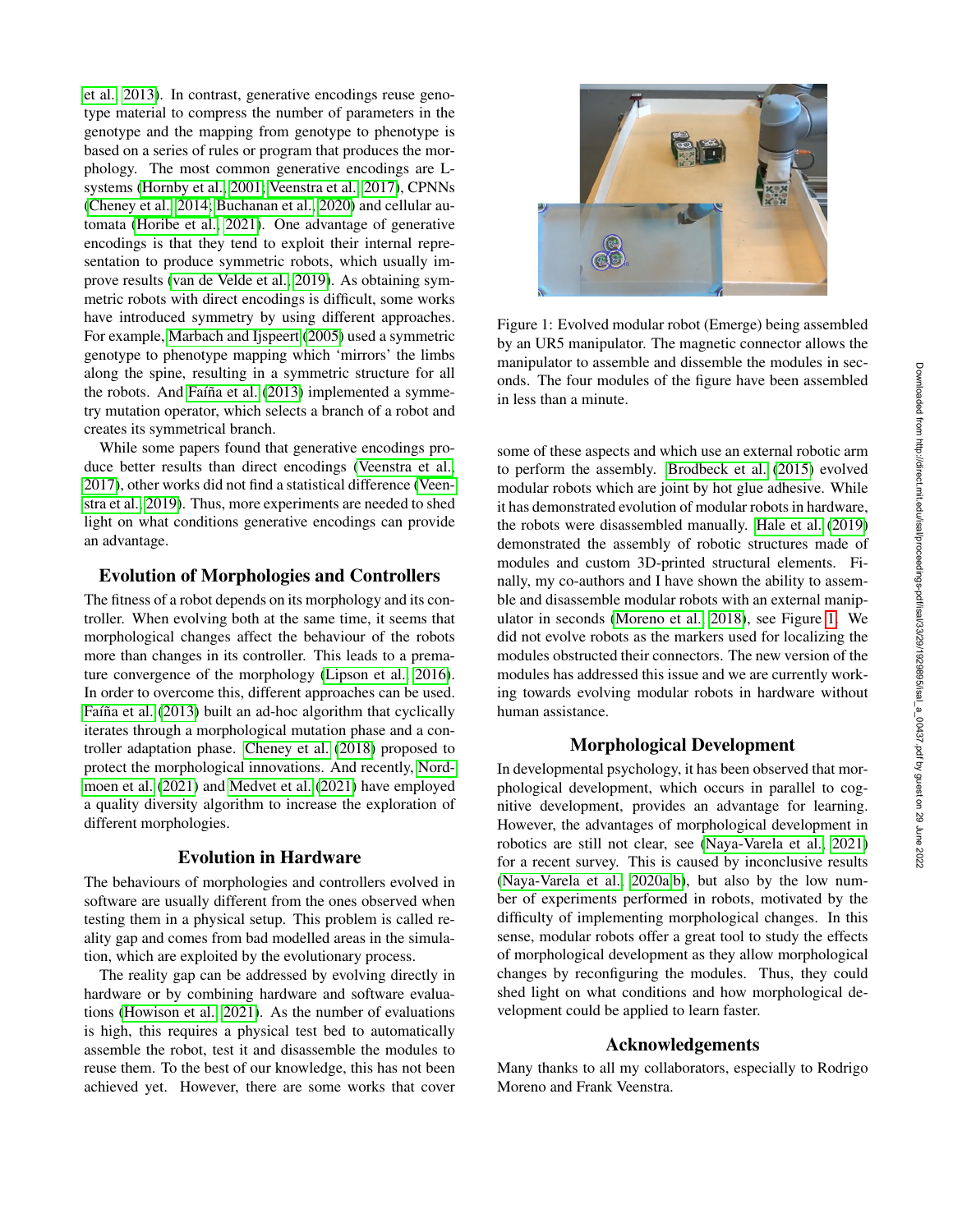- <span id="page-2-3"></span>Auerbach, J., Aydin, D., Maesani, A., Kornatowski, P., Cieslewski, T., Heitz, G., Fernando, P., Loshchilov, I., Daler, L., and Floreano, D. (2014). RoboGen: Robot Generation through Artificial Evolution. In *Proceedings of the Fourteenth International Conference on the Synthesis and Simulation of Living Systems, Artificial Life*, pages 136—-137, New York, NY, USA. The MIT Press.
- <span id="page-2-10"></span>Brodbeck, L., Hauser, S., and Iida, F. (2015). Morphological evolution of physical robots through model-free phenotype development. *PLoS ONE*, 10(6):1–17.
- <span id="page-2-13"></span>Buchanan, E., Le Goff, L. K., Hart, E., Eiben, A. E., De Carlo, M., Li, W., Hale, M. F., Angus, M., Woolley, R., Winfield, A. F., et al. (2020). Evolution of diverse, manufacturable robot body plans. In *2020 IEEE Symposium Series on Computational Intelligence (SSCI)*, pages 2132–2139. IEEE.
- <span id="page-2-21"></span>Cheney, N., Bongard, J., SunSpiral, V., and Lipson, H. (2018). Scalable co-optimization of morphology and control in embodied machines. *Journal of The Royal Society Interface*, 15(143):20170937.
- <span id="page-2-12"></span>Cheney, N., MacCurdy, R., Clune, J., and Lipson, H. (2014). Unshackling evolution: evolving soft robots with multiple materials and a powerful generative encoding. *ACM SIGEVOlution*, 7(1):11–23.
- <span id="page-2-0"></span>Eiben, A. E. and Smith, J. (2015). From evolutionary computation to the evolution of things. *Nature*, 521(7553):476–482.
- <span id="page-2-9"></span>Faíña, A., Bellas, F., López-Peña, F., and Duro, R. J. (2013). EDHMoR: Evolutionary designer of heterogeneous modular robots. *Engineering Applications of Artificial Intelligence*, 26(10):2408–2423.
- <span id="page-2-4"></span>Faiña, A., Bellas, F., Orjales, F., Souto, D., and Duro, R. J. (2015). An evolution friendly modular architecture to produce feasible robots. *Robotics and Autonomous Systems*, 63:195–205.
- <span id="page-2-15"></span>Ferigo, A., Iacca, G., and Medvet, E. (2021). Beyond body shape and brain: Evolving the sensory apparatus of voxel-based soft robots. In *International Conference on the Applications of Evolutionary Computation (Part of EvoStar)*, page to appear. Springer.
- <span id="page-2-1"></span>Hale, M. F., Buchanan, E., Winfield, A. F., Timmis, J., Hart, E., Eiben, A. E., Angus, M., Veenstra, F., Li, W., Woolley, R., De Carlo, M., and Tyrrell, A. M. (2019). The ARE Robot Fabricator: How to (Re)produce Robots that Can Evolve in the Real World. In *The 2019 Conference on Artificial Life*, pages 95–102, Cambridge, MA. MIT Press.
- <span id="page-2-2"></span>Hiller, J. and Lipson, H. (2011). Automatic design and manufacture of soft robots. *IEEE Transactions on Robotics*, 28(2):457– 466.
- <span id="page-2-18"></span>Horibe, K., Walker, K., and Risi, S. (2021). Regenerating soft robots through neural cellular automata. In *Genetic Programming: 24th European Conference, EuroGP 2021, Held as Part of EvoStar 2021, Virtual Event, April 7–9, 2021, Proceedings*, page 36. Springer Nature.
- <span id="page-2-17"></span>Hornby, G. S., Lipson, H., and Pollack, J. B. (2001). Evolution of generative design systems for modular physical robots. In *Proceedings 2001 ICRA. IEEE International Conference on Robotics and Automation (Cat. No. 01CH37164)*, volume 4, pages 4146–4151. IEEE.
- <span id="page-2-23"></span>Howison, T., Hauser, S., Hughes, J., and Iida, F. (2021). Realityassisted evolution of soft robots through large-scale physical experimentation: a review. *Artificial Life*, 26(4):484–506.
- <span id="page-2-11"></span>Kamimura, A., Kurokawa, H., Yoshida, E., Tomita, K., Kokaji, S., and Murata, S. (2004). Distributed adaptive locomotion by a modular robotic system, m-tran ii. In *2004 IEEE/RSJ International Conference on Intelligent Robots and Systems (IROS)(IEEE Cat. No. 04CH37566)*, volume 3, pages 2370– 2377. IEEE.
- <span id="page-2-16"></span>Lipson, H. and Pollack, J. B. (2000). Automatic design and manufacture of robotic lifeforms. *Nature*, 406(6799):974–978.
- <span id="page-2-20"></span>Lipson, H., Sunspiral, V., Bongard, J., and Cheney, N. (2016). On the difficulty of co-optimizing morphology and control in evolved virtual creatures. In *Artificial Life Conference Proceedings 13*, pages 226–233. MIT Press.
- <span id="page-2-7"></span>Liu, C., Liu, J., Moreno, R., Veenstra, F., and Faina, A. (2017). The impact of module morphologies on modular robots. In *2017 18th International Conference on Advanced Robotics (ICAR)*, pages 237–243. IEEE.
- <span id="page-2-19"></span>Marbach, D. and Ijspeert, A. J. (2005). Online optimization of modular robot locomotion. In *IEEE International Conference Mechatronics and Automation, 2005*, volume 1, pages 248– 253. IEEE.
- <span id="page-2-22"></span>Medvet, E., Bartoli, A., Pigozzi, F., and Rochelli, M. (2021). Biodiversity in evolved voxel-based soft robots. In *Accepted in Proceedings of the Genetic and Evolutionary Computation Conference*, GECCO '21.
- <span id="page-2-14"></span>Moreno, R. (2020). *A modular robot architecture capable of learning to move and be automatically reconfigured*. PhD thesis, Universidad Nacional de Colombia.
- <span id="page-2-6"></span>Moreno, R. and Faina, A. (2020a). Reusability vs morphological space in physical robot evolution. In *Proceedings of the 2020 Genetic and Evolutionary Computation Conference Companion*, pages 1389–1391.
- <span id="page-2-8"></span>Moreno, R. and Faina, A. (2020b). Using evolution to design modular robots: An empirical approach to select module designs. In *International Conference on the Applications of Evolutionary Computation (Part of EvoStar)*, pages 276–290. Springer.
- <span id="page-2-5"></span>Moreno, R., Liu, C., Faina, A., Hernandez, H., and Gomez, J. (2017). The emerge modular robot, an open platform for quick testing of evolved robot morphologies. In *Proceedings of the Genetic and Evolutionary Computation Conference Companion*, GECCO '17, pages 71–72, New York, NY, USA. ACM.
- <span id="page-2-24"></span>Moreno, R., Veenstra, F., Silvera, D., Franco, J., Gracia, O., Cordoba, E., Gomez, J., and Faina, A. (2018). Automated reconfiguration of modular robots using robot manipulators. In *2018 IEEE Symposium Series on Computational Intelligence (SSCI)*, pages 884–891.
- <span id="page-2-25"></span>Naya-Varela, M., Faina, A., and Duro, R. (2021). Morphological development in robotic learning: A survey. *IEEE Transactions on Cognitive and Developmental Systems*.
- <span id="page-2-26"></span>Naya-Varela, M., Faina, A., and Duro, R. J. (2020a). An experiment in morphological development for learning ann based controllers. In *2020 International Joint Conference on Neural Networks (IJCNN)*, pages 1–8. IEEE.